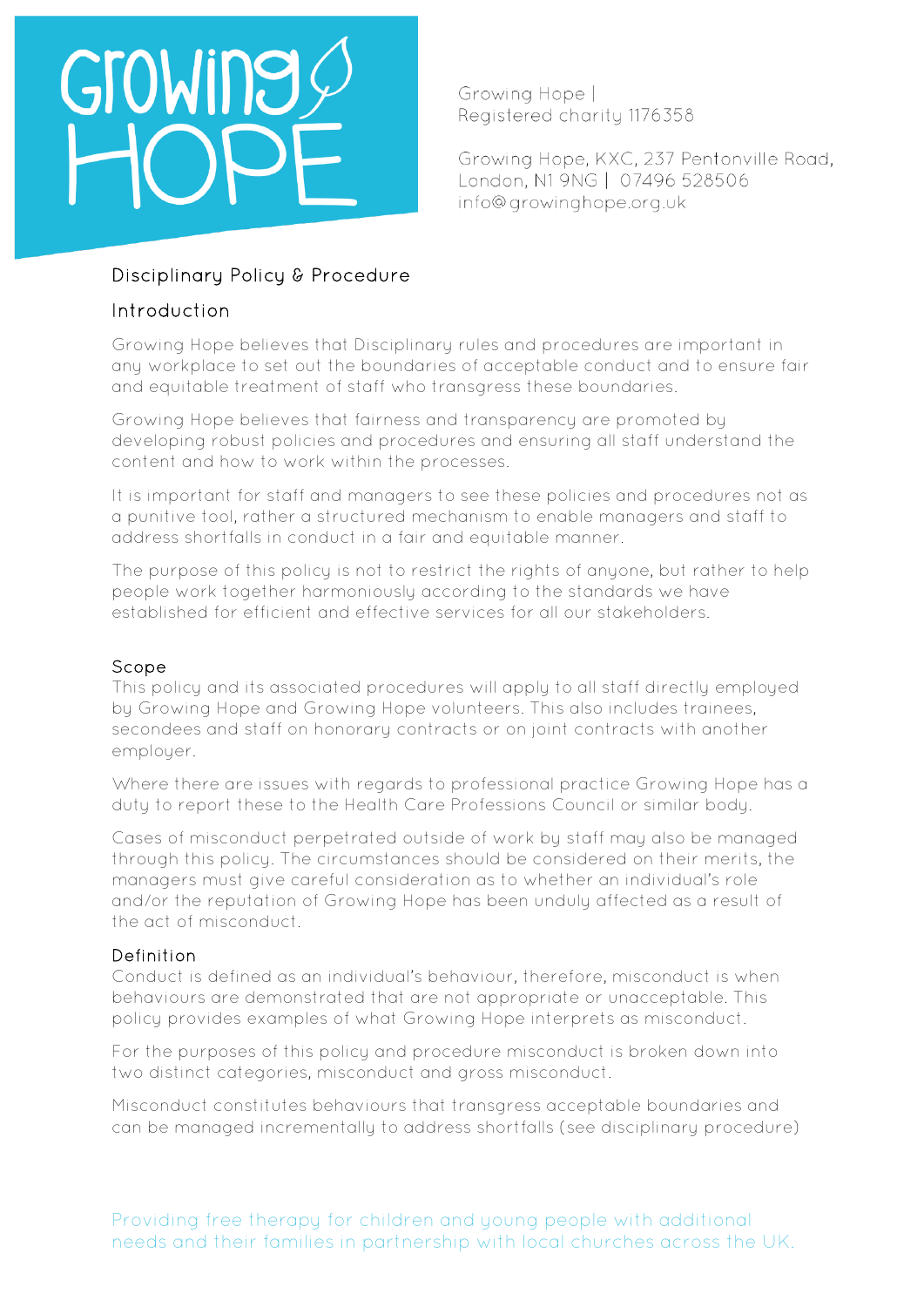# GroWing

Growing Hope | Registered charity 1176358

Growing Hope, KXC, 237 Pentonville Road, London, N1 9NG | 07496 528506 info@growinghope.org.uk

Gross misconduct constitutes behaviours that exceed acceptable boundaries and will be managed succinctly, potentially leading to an individual's dismissal (see disciplinary procedure).

Roles and Responsibilities

#### Growing Hope

- Growing Hope aims to ensure consistent and fair treatment for all members of staff.
- Growing Hope aims to have a skilled and knowledgeable workforce, who fully understands the behaviours expected of them, through regular appraisal and development opportunities.
- The CEO has delegated responsibility from the Trustee Board to ensure this Policy and associated Procedure is implemented and monitored ongoing. This includes
	- o Providing advice and guidance to managers in the interpretation and application of this procedure as appropriate;
	- o Providing advice to panels by attendance at formal disciplinary hearing
	- o Providing access to training and coaching in the handling of disciplinary matters
	- o Monitoring and reporting the issuing of disciplinary outcomes/actions to ensure consistency in relation to diversity issues.
	- o Keeping the provisions within this policy in line with employment legislation.

#### Managers

Line manager's roles, responsibilities and accountabilities require them to:

- Be aware of Growing Hope's policies and procedures and how to use them to manage issues as they arise.
- Work within Growing Hope's policies and procedures ensuring fairness and consistency across their service.
- Ensure staff have an up-to-date job description, which reflects their roles and responsibilities.
- Ensure staff have their annual appraisal; following Growing Hope's development structure and setting objectives to ensure staff know what is expected of them.
- Where conduct issues start to emerge the manager must ensure that the individual is made aware at the earliest possible opportunity to allow them to correct their behaviour.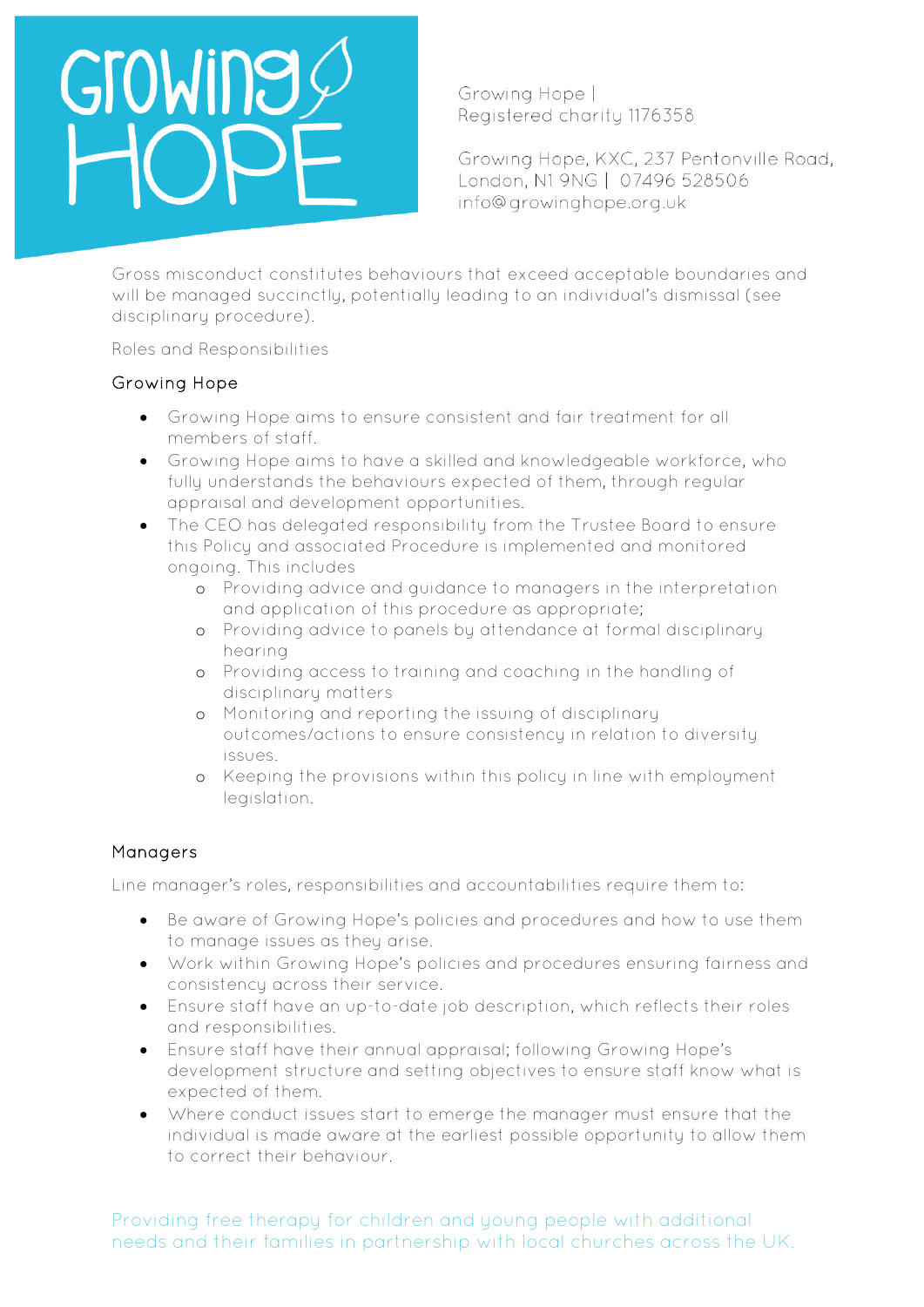Growing Hope | Registered charity 1176358

Growing Hope, KXC, 237 Pentonville Road, London, N1 9NG | 07496 528506 info@growinghope.org.uk

• Ensure that conduct issues are managed effectively to ensure they do not effect family care or safety, staff morale and service delivery.

#### Staff

Staff have roles and responsibilities to:

- Familiarise themselves with Growing Hope's policies and procedures to ensure they understand Growing Hope's expectations.
- Ensure they have an up-to-date job description, which accurately reflects the role they have been employed to do.
- Ensure they have an annual appraisal with their line manager, which assesses performance against the Growing Hope's competencies for their role.
- Raise concerns as soon as possible, if they feel they are struggling in their role or within their team, seek support from their line manager.
- Raise concerns if they believe others behaviour is transgressing Growing Hope boundaries, especially if it may impact on family or staff wellbeing or safety.
- When issues are identified engage with their line manager to bring about a resolution as quickly as possible.

#### Policy Principles

- Growing Hope encourages managers and staff, wherever possible, to resolve conduct concerns as quickly and informally as possible.
- It is recognised that because conduct is related to behaviours, staff may feel that managers are criticising them personally. Wherever possible managers and staff are encouraged to use established guidance on what constitutes good conduct within Growing Hope. E.g. professional competency frameworks, as a basis for any discussion to establish a common understanding.
- Should managers pursue formal disciplinary action they will ensure that staff are kept fully informed of the allegations against them, the progress of the investigation and the processes to be followed.
- Dependant on the nature of the disciplinary issue Growing Hope may be obliged to inform professional bodies.
- If an individual chooses to resign from Growing Hope and refuses to engage during the Disciplinary process there may be occasions e.g. safeguarding concerns, where the case will continue and be heard in their absence. If the case is found against the former member of staff Growing Hope will be obliged to refer the case to the relevant professional body. We therefore encourage staff to maintain their engagement with the process wherever possible.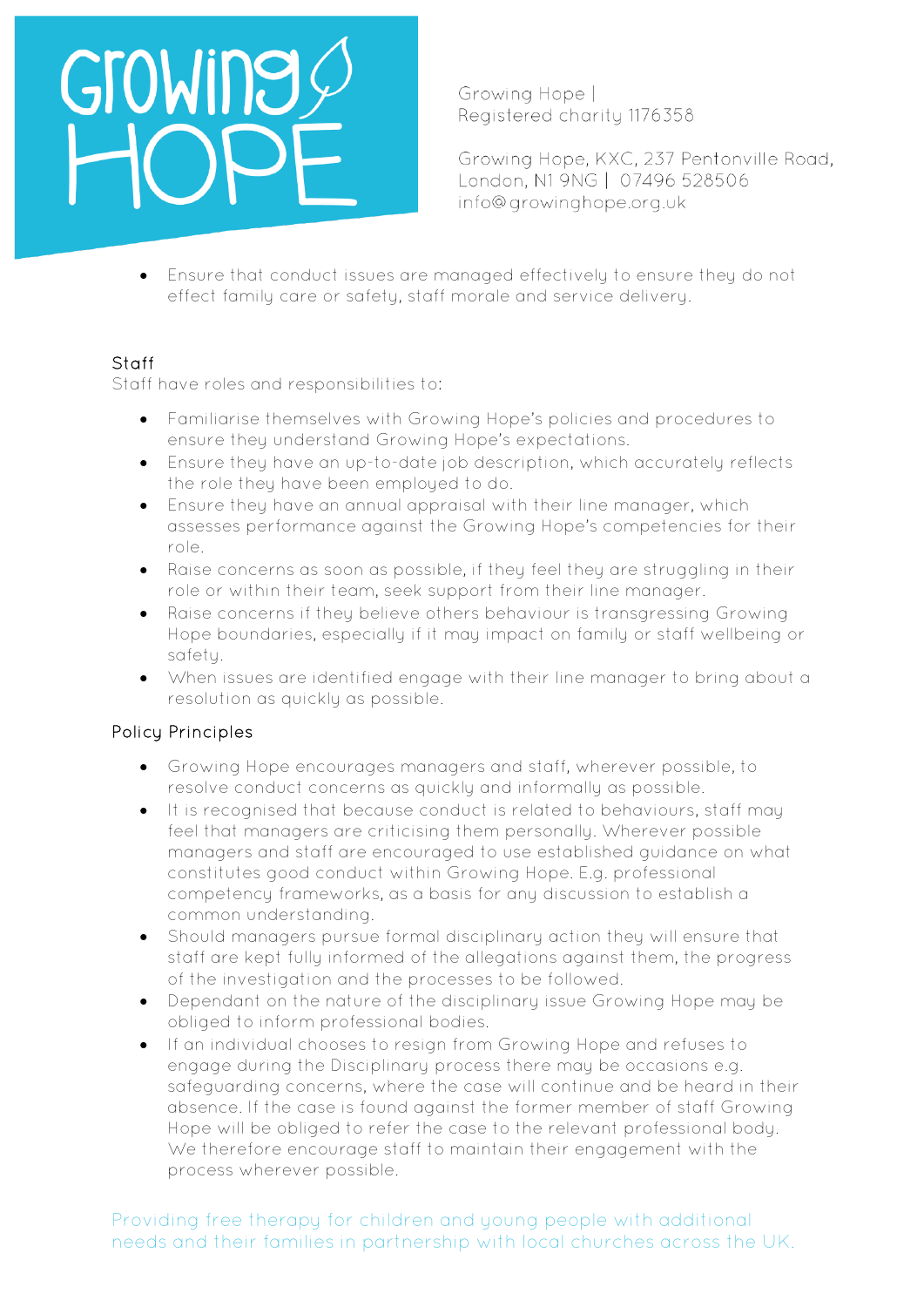

Growing Hope | Registered charity 1176358

Growing Hope, KXC, 237 Pentonville Road, London, N1 9NG | 07496 528506 info@growinghope.org.uk

• Wherever possible Growing Hope will attempt to preserve employment and consider redeployment opportunities.

#### Disciplinary Procedure

As already stated Growing Hope would encourage managers to resolved conduct issues informally wherever possible. There are times however when this is not possible and the following procedure provides a process to be followed if that is the case.

#### Overview

There are three stages to the disciplinary procedure:

Stage 1 - Informal Stage

Stage 2 – Formal Stage

Stage 3 – Appeal

### Stage 1 - Informal Stage

The informal stage of this policy should be used to ensure that the manager and member of staff have established open and honest communication about the issues. Talking about the problem, before entering a formal process, can frequently bring about a speedy resolution.

- The informal stage should always involve a 1:1 meeting with a clear explanation of what is happening, reasons for the cause of concern and a written action plan agreed by the staff member and the manager. (This should be signed by both parties and kept by electronic copy in the staff member's file)
- The manager should recognise that staff may find this process stressful and put in place mechanisms to monitor their wellbeing e.g. conduct a stress assessment with the member of staff
- Whilst, at this informal stage, there is no right to representation for the member of staff, the line manager may wish to consider their involvement to facilitate an open and honest dialogue. This should not however be allowed to unnecessarily delay the informal process.
- The manager should make clear, to the member of staff, that the meeting is forming part of the Disciplinary process, provide them with a copy of this policy and procedure and talk through how the process works. The manager should explain that they will be given every opportunity to meet the required standards.
- The informal stage of this policy is not time-bound, whilst some instances of misconduct can be managed via a conversation or by establishing an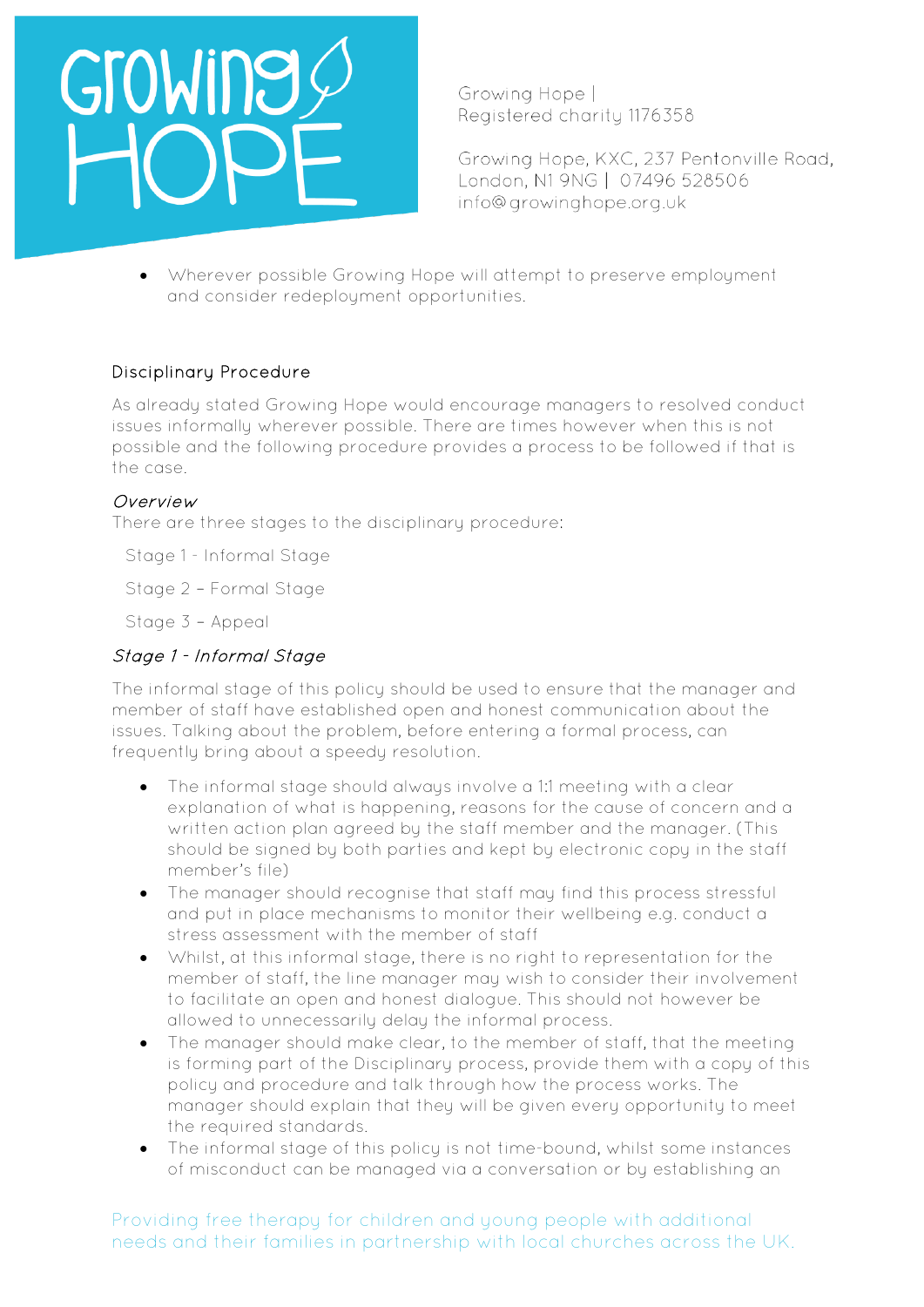Growing Hope | Registered charity 1176358

Growing Hope, KXC, 237 Pentonville Road, London, N1 9NG | 07496 528506 info@growinghope.org.uk

action plan and monitoring, others will need to be progressed more quickly. The decision on how to progress should be taken following the informal discussion between the line manager and the member of staff.

- Care should be taken to identify whether concerns raised about a member of staff's behaviour are related to conduct or capability. If the concern is relate to capability the staff members performance should be measured according to the following steps:
	- o An initial meeting discussing the need for performance management is undertaken with the Line Manager. This meeting will review the Growing Hope role descriptions within the Payscale and Leave policy to ascertain areas for improvement. Within this meeting the manager and staff member will come up with a plan of action to help the individual improve their performance within the following month.
	- o The action plan may involve further training, shadowing and specific tasks to demonstrate improved performance.
	- o A review meeting at 2 weeks will discuss how the staff member is doing with implementing the plan.
	- o At 4 weeks the plan will be reviewed and the individual will either be removed from performance management or further actions will be put in place to help them get up to the required standard of performance.
	- o This process can be repeated up to 4 times over a period of 6 months.
	- o After 6 months if the staff member is still unable to demonstrate adequate performance at a consistent level they will automatically move to Stage 2 – the formal stage of the disciplinary procedure.

## Stage 2 - Formal Stage

## Criminal offences

Where a criminal offence is suspected the Police will be notified immediately.

- Where an individual is held in custody for a criminal offence, suspension either with or without pay will be considered by the CEO and board of trustees of Growing Hope (umbrella charity). The chair of trustees must be notified within 1 working day if this occurs.
- Staff members have a responsibility to inform their workplace if they have been remanded in custody as soon as reasonably possible.
- If staff are charged with a criminal offence they will be suspended without pay until a disciplinary hearing.
- Where an employee is in custody, the investigation and Disciplinary Hearing may be conducted in their absence. However, the employee will be given the opportunity to nominate a Trade Union Representative or fellow worker not acting in a legal capacity, to attend on their behalf.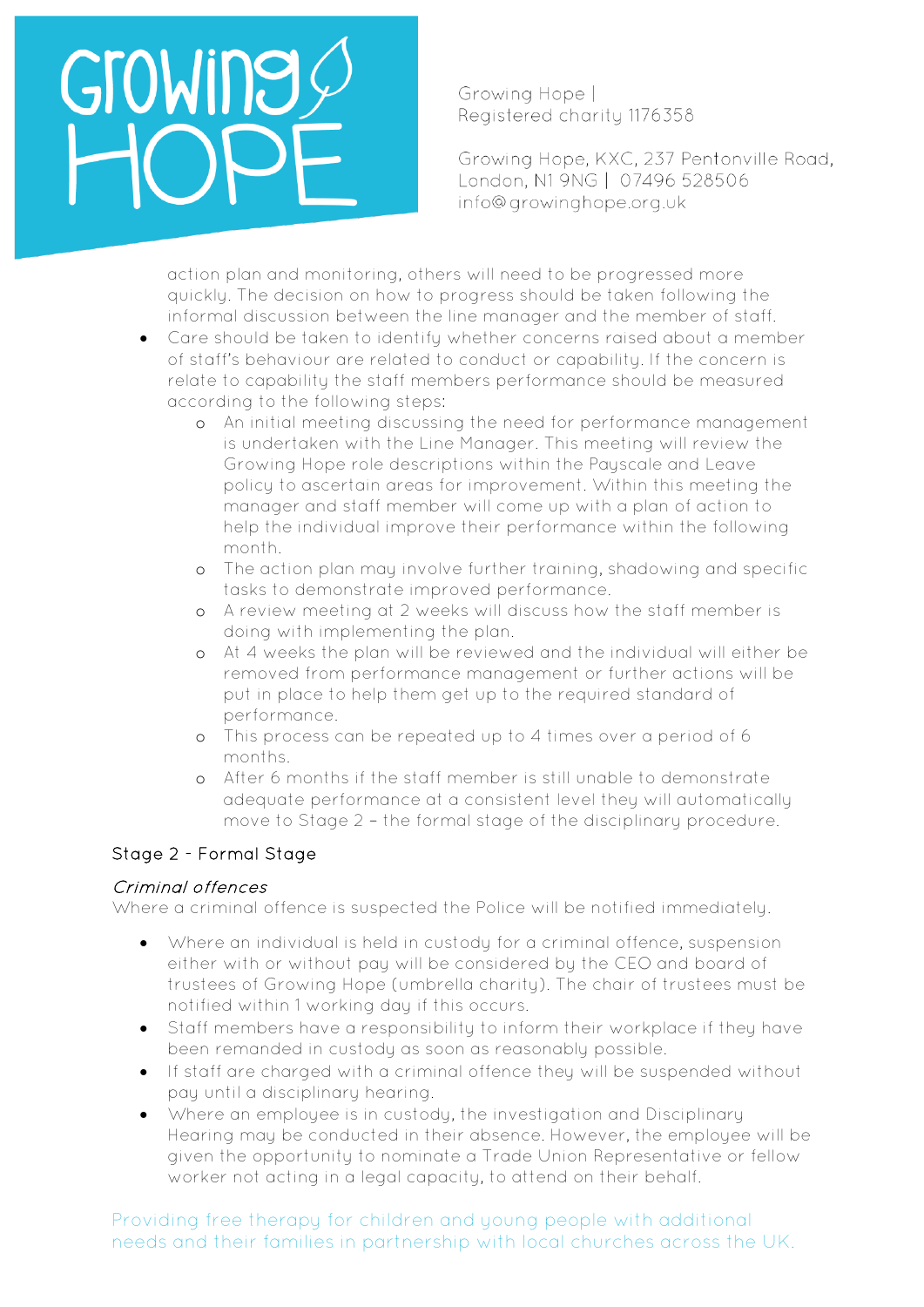Growing Hope | Registered charity 1176358

Growing Hope, KXC, 237 Pentonville Road, London, N1 9NG | 07496 528506 info@growinghope.org.uk

- Failure to declare criminal convictions under the Rehabilitation of Offenders Act 1974 (Exemptions) Order 1975 (Amendment) Order 1986, prior to commencement of employment, may lead to summary dismissal (i.e. without notice). Where a member of staff has failed to declare convictions prior to employment this may be regarded as a criminal matter.
- Criminal offences will automatically progress and employee to a formal disciplinary procedure.

#### Progressing to formal disciplinary procedure

- The decision to progress from an informal Disciplinary process into the formal Procedure will be made by the line manager. Once the decision has been made, the line manager will become the Commissioning Manager and seek an investigation into the issues of poor conduct. They will appoint an Investigating Officer, unconnected with the case (normally a trustee), to carry out an investigation in line with this procedure.
- In some cases the line manager may not be considered the most appropriate person to become the Commissioning Manager, in these circumstances a peer or more senior manager may take the role. Growing Hope Trustee advice should be sought.
- The Commissioning Manager will base their decision on how to proceed on the outcome and conclusions of the investigation.

#### Investigation

Unless there are compelling reasons not to do so (e.g. the investigation concerns allegations of fraud, corruption, safeguarding children etc), the manager will ensure that the individual is aware they are subject to an investigation under the disciplinary procedure.

Prior to any disciplinary action being taken an investigation into the circumstances and facts relating to the allegations will be undertaken. This will include:

- Interviews with witnesses, and the employee to whom the allegations relate
- Collection of signed statements
- Collection of relevant documentation/records

Where fraud, corruption or bribery against Growing Hope is suspected the police should be contacted.

If abuse of a child or vulnerable adult is suspected the Safeguarding policy must be followed.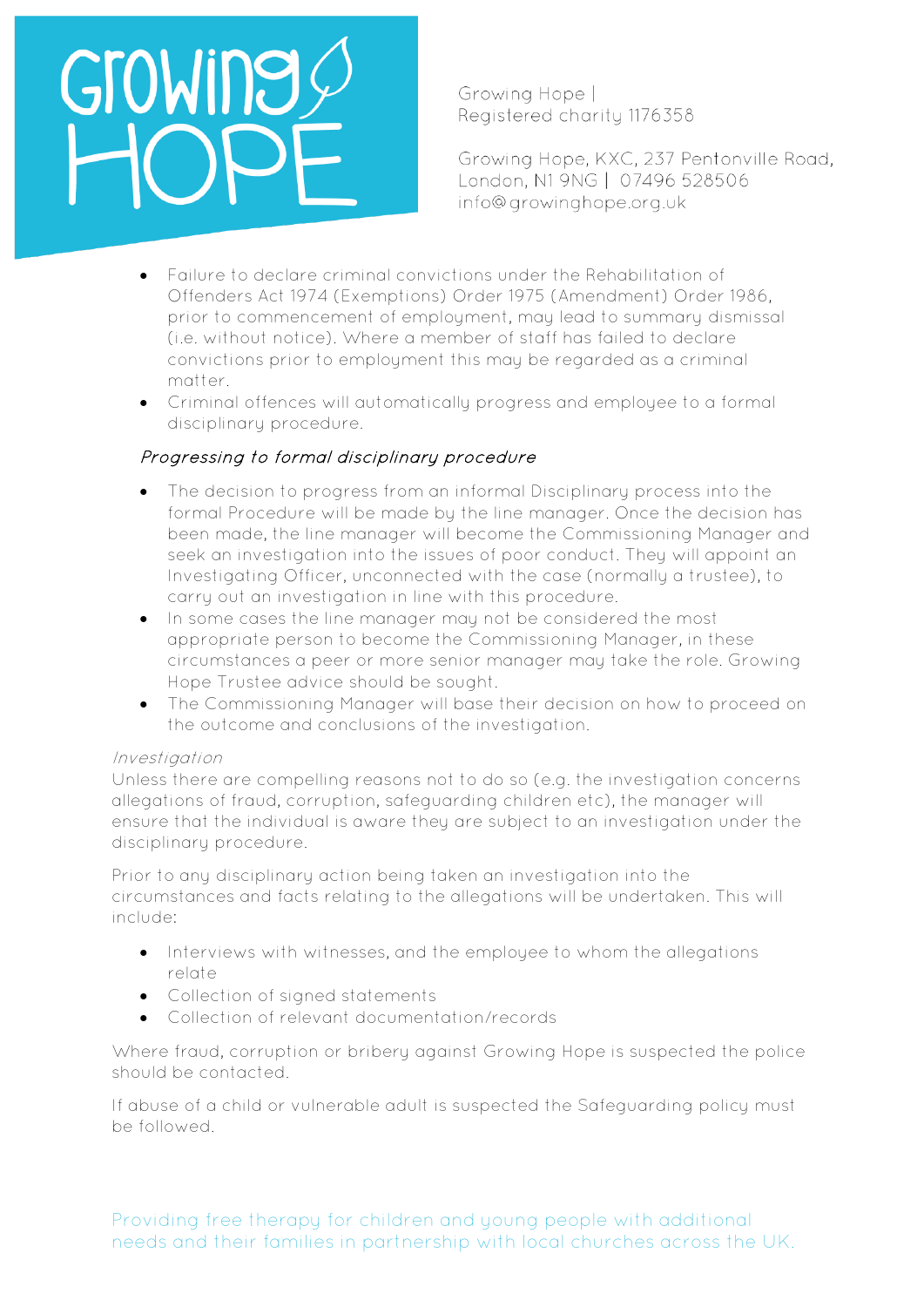# GroWing

Growing Hope | Registered charity 1176358

Growing Hope, KXC, 237 Pentonville Road, London, N1 9NG | 07496 528506 info@growinghope.org.uk

Wherever possible, an employee will normally be given five working days notice to attend an investigative meeting. This may be given verbally or in writing. It may also take place sooner by mutual agreement.

The investigation should be completed without undue delay. Where the investigation is expected to continue beyond a 28 day period the employee should be informed of the decision in writing by the Manager who commissioned the investigation.

The extension should be for a maximum period of four weeks at any one time and the employee should be informed of the reasons for the extension and any progress made.

Where it is believed that a serious breach of conduct has, or may be committed, e.g. in cases of theft or abuse of service users, Growing Hope reserves the right to install temporary directed surveillance equipment. This can only be authorised by the Chief Executive.

The use of direct covert surveillance equipment would need to be proportionate and appropriate. Care will be taken to protect the privacy and decency of employees and service users. Advice will also be sought from Action Fraud. Surveillance equipment will be removed at the earliest appropriate opportunity.

Upon completion of the investigation, the Investigating Officer, will give feedback to the Manager who commissioned the investigation. This manager, together with the local chair of trustees will consider the findings and decide, whether or not the case should proceed to a disciplinary hearing.

If the decision is to proceed to a disciplinary hearing, the Manager who commissioned the investigation will hear the case. He or she will inform the employee in writing of the decision to proceed to a disciplinary hearing within five working days. This formal letter must include the date and time of the meeting, a summary of the case including any statements given and any witnesses who are to attend the hearing.

Where the decision is not to proceed to a formal disciplinary hearing, the Manager who commissioned the investigation will meet the member of staff to give feedback. The nature of this feedback may be that the individual is completely exonerated, or that issues have come to light which require improvements, for example a development plan to address the areas of concern.

#### **Hearings**

• A Disciplinary hearing panel will consist of the commissioning manager who, prior to investigation will have had no previous connection with the case (where this is not possible a trustee will chair in their place). A HR representative of an appropriate seniority and/or experience will also be present (where there is not an employee available this will be a trustee).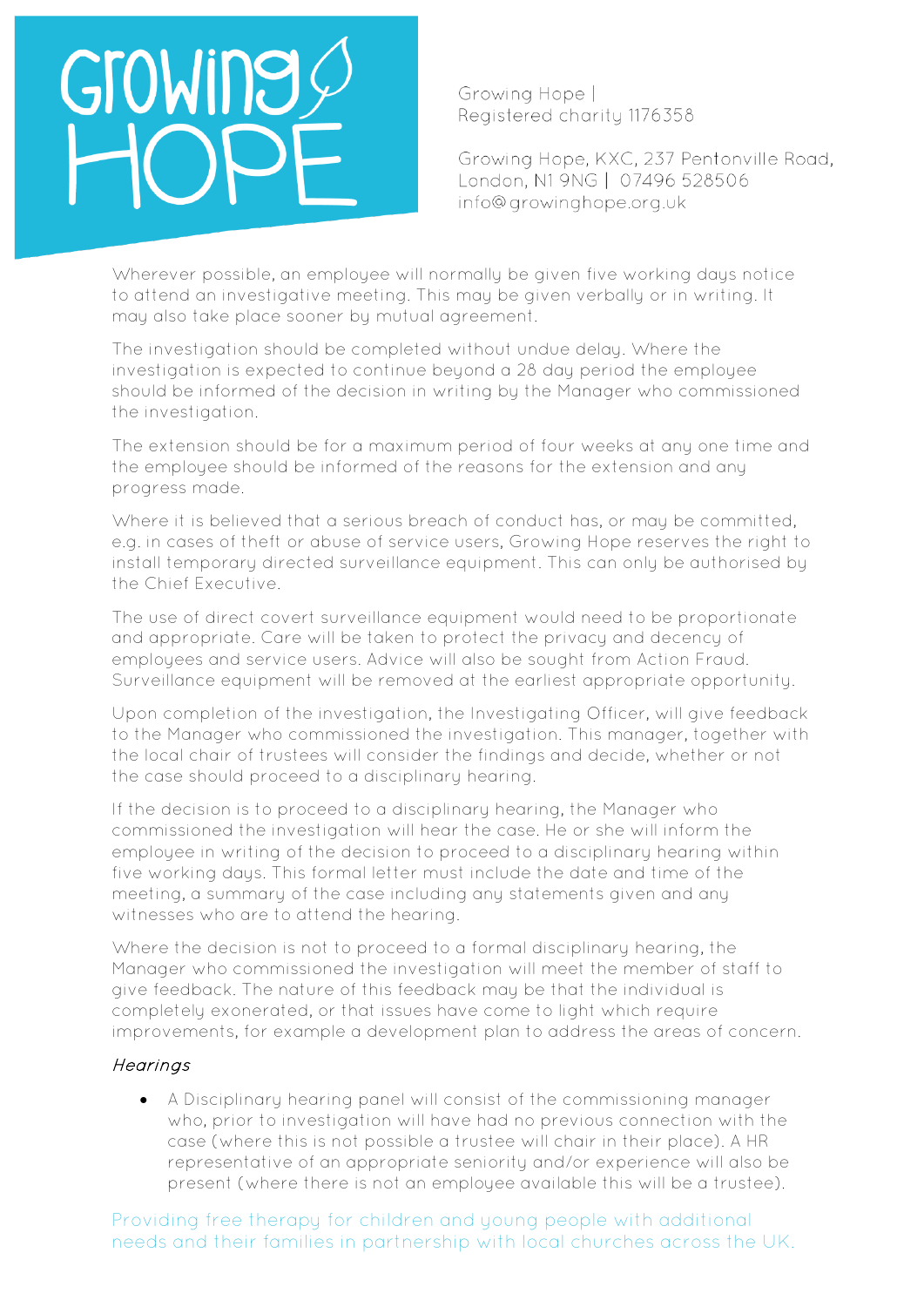Growing Hope | Registered charity 1176358

Growing Hope, KXC, 237 Pentonville Road, London, N1 9NG | 07496 528506 info@growinghope.org.uk

For Registrants (eg HCPC) a Lead Therapist of that profession must be invited to join the panel as a Professional Advisor. In certain circumstances a specialist/ technical expert may also sit on the panel to support the Chair. There should always be at least three individuals on the panel (trustees or staff members).

- The panel should be given five days to read through all the presenting evidence and a statement from the employee (if they wish to provide one).
- Both parties (Growing Hope and the employee) will have the opportunity to present their case to the Disciplinary Panel, prior to any decisions being made.
- The individual has the right to representation by a Trade Union Representative or work colleague (unrelated to the case or themselves).
- Formal hearings are essentially meetings between Growing Hope and the individual member of staff. Discussions should therefore be principally between Growing Hope and the individual; the role of the Trade Union representative or work colleague should be to support the individual by offering relevant supplementary information that adds value to the hearing and, if requested by the individual, present the initial case and sum up. Any questions put directly to the individual should be initially dealt with by them.
- Growing Hope will look to provide a maximum of two (2) alternative dates/times in the event of the individual and/or representative being unable to attend the first date set. If necessary the hearing will take place in the individual's absence on the second alternative date.
- The hearing should involve a review of the evidence on both sides and the opportunity to discuss the case.
- Following the hearing, members of the panel must weigh up the evidence after listening to both cases and then advise the chair of the panel.
- The chair will consider the panel's views and make the final decision as to what, if any, disciplinary action is warranted.
- Should it be felt necessary by the panel that further investigations are needed, then an adjournment may be called and provisions made for it to be resumed later. Either side may request a short adjournment at any stage and this will not be unreasonably refused.

## Disciplinary Action

The decision on what disciplinary action is taken will relate to the circumstances of each individual case. It is possible to enter into any of the actions detailed below depending on the seriousness of the offence. Therefore, repetition of minor breaches of discipline may invoke a series of progressive warnings, or more serious cases could lead directly to a final written warning or dismissal.

## Misconduct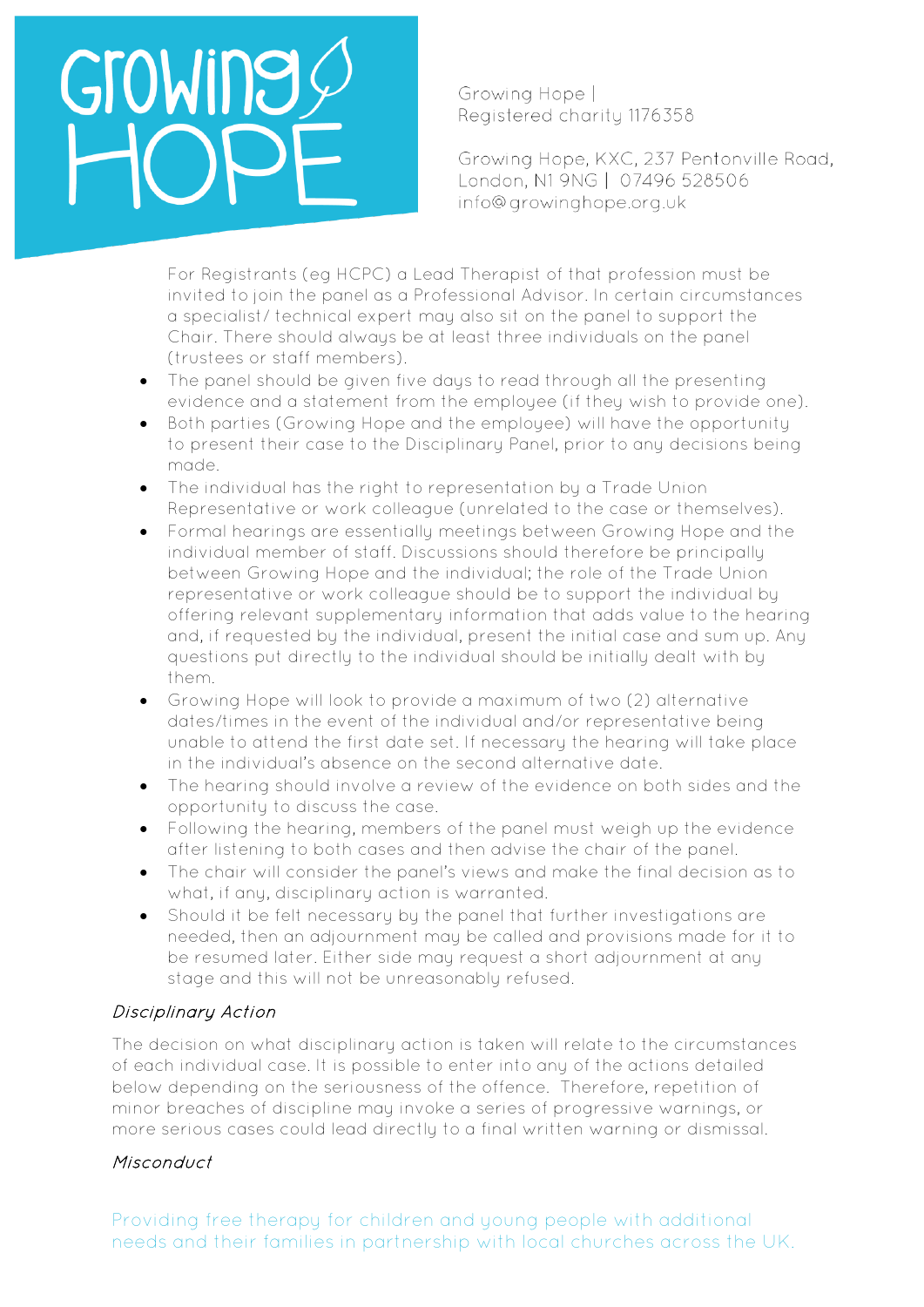Growing Hope | Registered charity 1176358

Growing Hope, KXC, 237 Pentonville Road, London, N1 9NG | 07496 528506 info@growinghope.org.uk

The term misconduct applies where an employee fails to comply with the rules and standards of conduct that apply throughout Growing Hope or within their particular work area. Managers have a responsibility to make these rules and standards clear to employees who, in turn, must ensure that they understand what is expected of them.

Examples of misconduct are set out below:

- Refusal to carry out a reasonable instruction given by an authorised person
- Contravention of health and safety legislation and procedures
- Failure to meet acceptable standards of conduct
- Repeated lateness/poor time keeping
- Unsatisfactory and unacceptable performance of duties

The above are intended as examples and are not an exhaustive list. Growing Hope may include other types of behaviour under the category of misconduct.

## Gross Misconduct

The term gross misconduct applies where an employee's acts or omissions are of such a degree that they seriously interfere with the provision of service, affect the health and safety of service users or result in a serious breach of contractual relationship with Growing Hope.

Examples of gross misconduct are set out below:

- Wilful damage or theft of the property of Growing Hope, service users, carers, staff visitors, contractors or volunteers
- Bullying, harassment or discriminatory practices or actions of other employees, service users or the public
- Fraud, including attempts to defraud Growing Hope, its officers, the public, service users, relatives or visitors. This may also include where employment with Growing Hope has been obtained fraudulently. Fraudulent actions may lead to criminal proceedings being taken against the individual
- Violent or abusive behaviour, assault or attempted assault upon service users, other employees or visitors
- Ill treatment of patients
- Incapacity on duty including unfit for duty due to the effects of alcohol or non-prescribed drugs
- Corruption/bribery e.g. acceptance of money or goods in respect of favours or services rendered
- Failure to respond to previous warnings as to matters of misconduct and performance
- Persistent refusal to carry out reasonable instructions given by an authorised person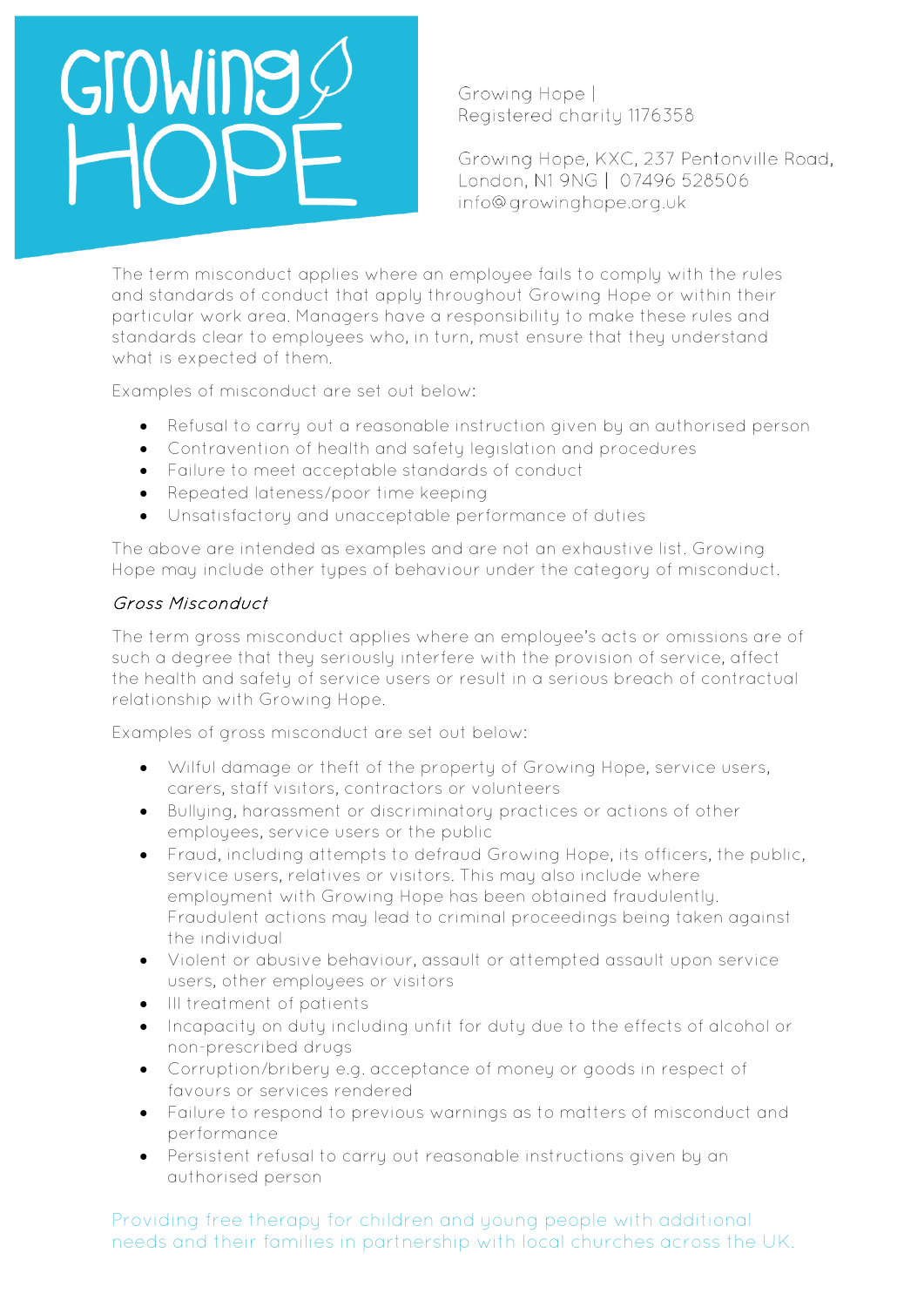Growing Hope | Registered charity 1176358

Growing Hope, KXC, 237 Pentonville Road, London, N1 9NG | 07496 528506 info@growinghope.org.uk

- Breach of confidentiality
- Serious misuse of IT equipment and the Growing Hope email, internet and intranet systems
- Gross negligence
- Deliberate contravention of health and safety legislation and procedures
- Criminal offences outside of the workplace
- Bringing Growing Hope's name into serious disrepute

The above are intended as examples and is not an exhaustive list. The Trust may include other tupes of behaviour under the category of gross misconduct.

## Disciplinary warnings

## Formal verbal warning

A formal verbal warning may be issued in cases of minor offences. The employee should be informed in writing of the following within seven working days of the Disciplinary Hearing:

- The reason the warning has been given
- That the warning will remain on their record for a period of six months after which it will be removed and disregarded
- What improvement in behaviour and performance is expected, in what time period and how it will be assessed
- That failure to improve, or future breaches during the warning period may result in further disciplinary action
- The right to appeal against the decision

## Written Warning

A written warning may be issued for more serious offences or repetition of minor offences. The employee should be informed of the following in writing within seven working days of the Disciplinary Hearing:

- The reason the warning has been given
- That the warning will remain on their record for a period of 12 months after which it will be removed and disregarded
- What improvement in behaviour and performance is expected, in what time period and how it will be assessed
- That failure to improve or future breaches during the warning period may result in further disciplinary action
- The right to appeal against the decision

## Final Written Warning

A final written warning may be issued for repetition of less serious offences or if the misconduct is sufficiently serious to warrant more than a written warning but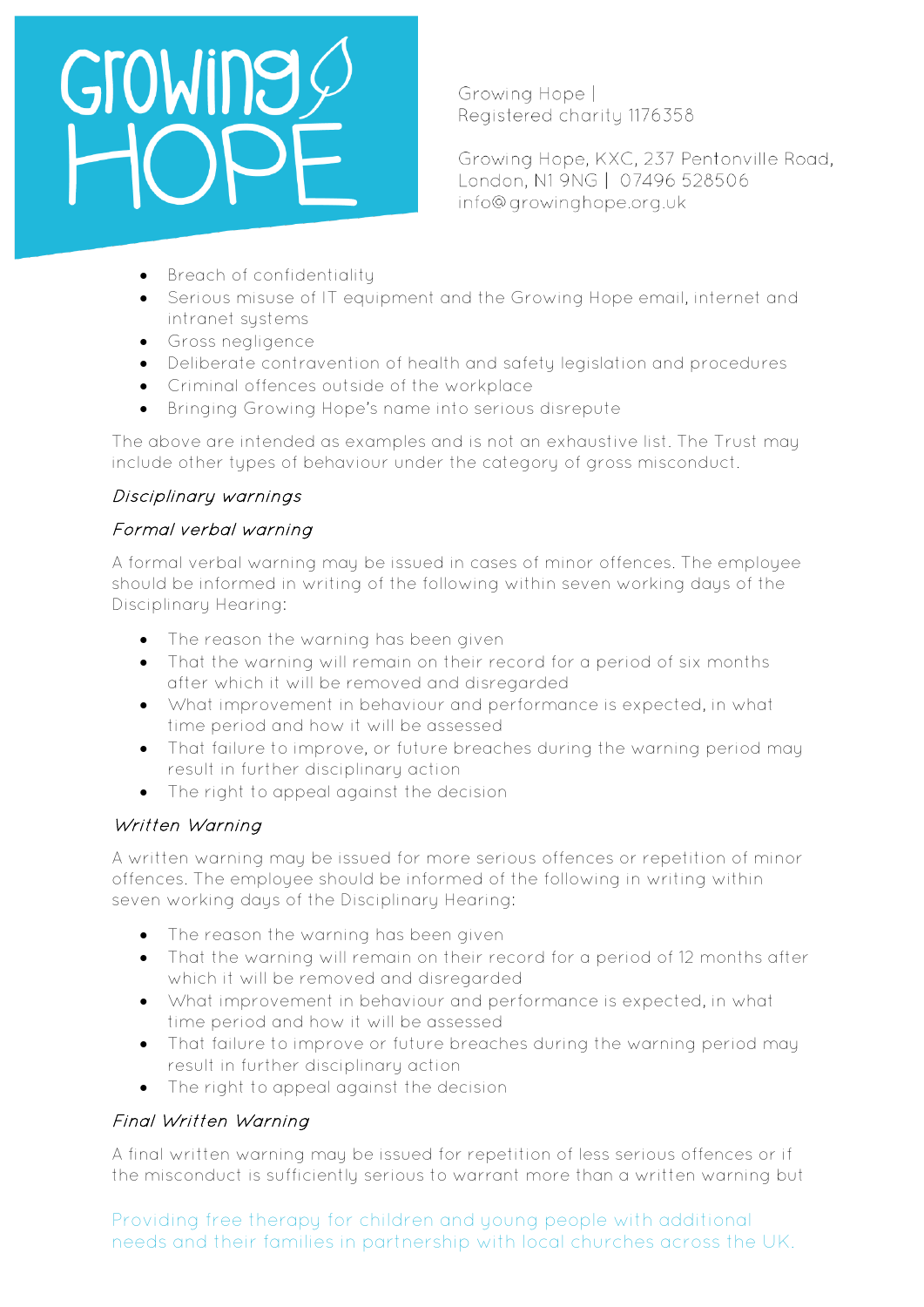# GroWing

Growing Hope | Registered charity 1176358

Growing Hope, KXC, 237 Pentonville Road, London, N1 9NG | 07496 528506 info@growinghope.org.uk

not serious enough to justify dismissal. The employee should be informed of the following in writing within seven working days of the Disciplinary Hearing:

- The reason the warning has been given
- That the warning will remain on their record for a period of 18 months after which it will be removed and disregarded
- What improvement in behaviour and performance is expected, in what time period and how it will be assessed
- That failure to improve or future breaches during the warning period may lead to dismissal
- The right to appeal against the decision

## Dismissal

This is the most serious form of disciplinary action and as such will only be applicable to either issues of gross misconduct, where issues are so serious as to render continued employment unacceptable, or where there has been a repetition of less serious offences. The employee should be informed of the following in writing within seven working days of the Disciplinary Hearing:

- The reason for the decision
- The date the dismissal will take effect
- That summary dismissal (ie for gross misconduct) will take effect without notice or notice pay
- The right of appeal against the decision

## Alternative Action Short of Dismissal

In exceptional cases the use of downgrading and/or transfer may be considered by the panel should they believe it could be an alternative to dismissal. Any downgrading and/or transfer will be subject to the agreement of the employee concerned. The Panel will ensure that any such proposals are realistic and practicable in the circumstances. Should the individual refuse (or not respond in the stated time period) the previously disciplinary sanction, based on the merits of the case, will be taken. Where agreement is reached with the individual to downgrade or transfer, this action will not be subject to appeal.

## Referral to Professional Bodies and Independent Safeguarding Authority

Where there are concerns raised during the disciplinary process about the conduct or competence of a member of staff, the chair of the panel will discuss this with the appropriate Director (usually clinical director or CEO). The Director will then consider whether the matter should be referred to the individual's professional body. If it is decided that referral is appropriate, then the individual will be informed of this action before it takes place.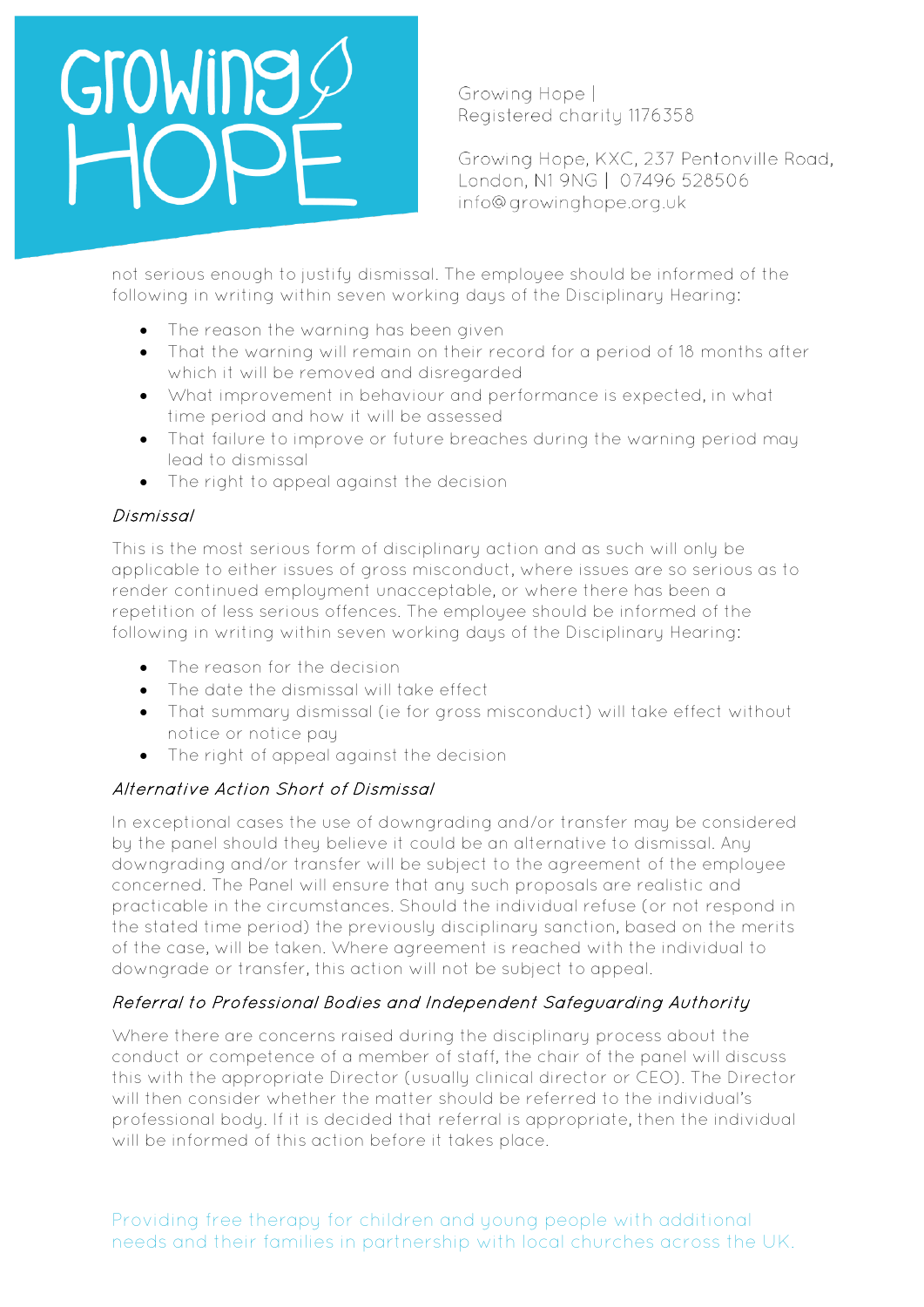

Growing Hope | Registered charity 1176358

Growing Hope, KXC, 237 Pentonville Road, London, N1 9NG | 07496 528506 info@growinghope.org.uk

Where a member of staff is removed from a regulated or controlled activity, or if they leave while under investigation for allegedly causing harm, or posing a risk of harm, Growing Hope is legally obliged to refer this information to the Independent Safeguarding Authority.

#### Stage 3 – Appeal

The member of staff has the right to appeal against decisions made at each of the formal stages.

Where the employee appeals against the decision of the manager to take disciplinary action, the Appeal Hearing Panel will review the evidence presented to the Disciplinary Hearing Panel. They will then consider whether or not a reasonable decision had been reached. Where necessary witnesses will be called to clarify evidence.

In an appeal hearing a more serious sanction cannot be given. However, in exceptional circumstances, if the panel feels the action taken is beyond the bands of reasonableness, the chair of the panel can then refer the case to a new panel, not previously involved with the case.

#### Appeals against Formal Verbal, First Written or Final Written Warnings

An employee's request to appeal against disciplinary action must state the grounds of the appeal. It must be made in writing to the next level of management within seven working days of the date of the letter confirming the decision of the Disciplinary Hearing.

The appeal will be heard by the next level of senior management (or trustees who are not aware of the case) normally within six weeks of the date that the letter of appeal was received. The Appeal Hearing Panel will consist of a Manager, a HR Representative and (where appropriate), a Professional Advisor none of whom will have previously been involved. If necessary this may involve three trustees.

The employee will normally be given a minimum of ten working days notice of the Appeal Hearing date.

Statements of case from both parties should be submitted to the Manager at least five working days prior to the Appeal Hearing. The cases will then be exchanged with copies provided for both parties and the Appeal Hearing Panel.

If upon receipt of the exchanged cases, either party believes that new evidence has been included, they may, if required, approach the Manager to request a postponement to allow time for the new evidence to be considered.

There is no further right of appeal under this procedure.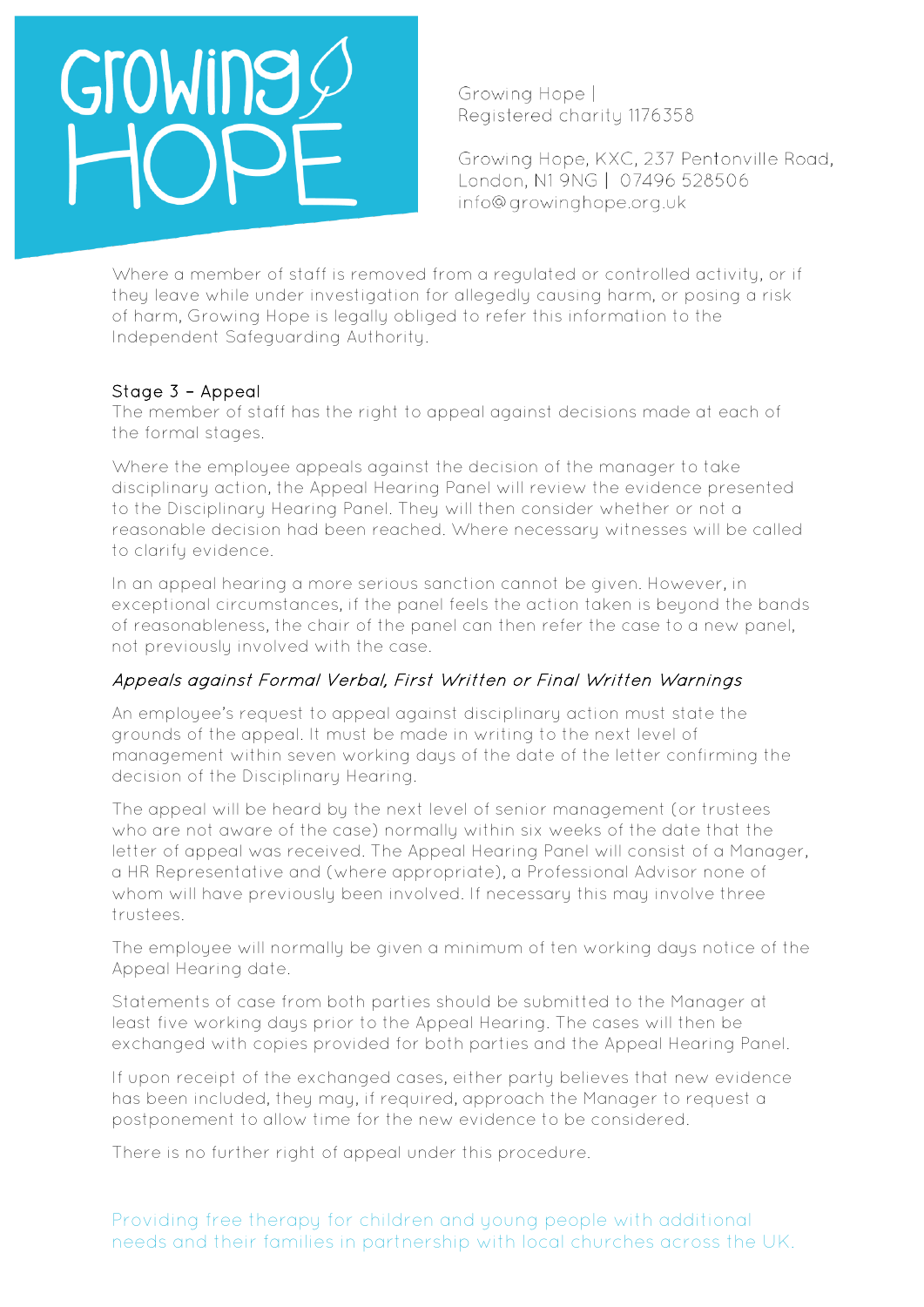Growing Hope | Registered charity 1176358

Growing Hope, KXC, 237 Pentonville Road, London, N1 9NG | 07496 528506 info@growinghope.org.uk

#### Appeals against Dismissal

An appeal against dismissal must state the grounds of appeal and be made in writing to the CEO within seven working days of the date of the letter confirming the decision of the Disciplinary Hearing.

The appeal will normally be heard within six weeks of the date that the letter of appeal was received. The Appeal Hearing Panel will be a Sub Committee of the Trust Board consisting of three trustees. A Professional Advisor will also be a member of the panel, where appropriate. The secretary to the panel will be a Senior HR Representative.

The employee will normally be given at least 10 working days notice of the Appeal Hearing date.

Statements of case from both parties must be submitted to the CEO at least ten working days prior to the Appeal Hearing. The cases will then be exchanged with copies provided for both parties and the Appeal Hearing Panel. It is for the dismissing manager to decide which witnesses to call in support of the management case and for the member of staff, or their representative, to call witnesses in support of their case.

The panel may also decide that further witnesses need to be called in order to clarify the case before them.

If upon receipt of the exchanged case, either party believes that new evidence has been included, they may, if required approach the CEO to request a postponement to allow time for the new evidence to be considered.

The Sub Committee with either uphold the sanction, or dismiss it. If the Sub Committee regards the sanction as inappropriate (particularly where new evidence has been presented), then it may reduce the sanction. However, if the committee considers the need for further investigations, they have the discretion to refer the case back to the original, or a new investigative team/disciplinary panel for reconsideration.

Where an appeal against dismissal is upheld reinstatement of the employee will be from the date of dismissal and arrears of salary will be paid. The panel may reinstate with a lesser warning. The warning would then commence from the date of the panel's confirmation letter.

There is no further right of appeal under this procedure

#### Counter Claims

Should the member of staff submit grievance or bullying and harassment claims against the line manager during the informal or formal aspects of the disciplinary processes, the allegation will not stop the Disciplinary process.